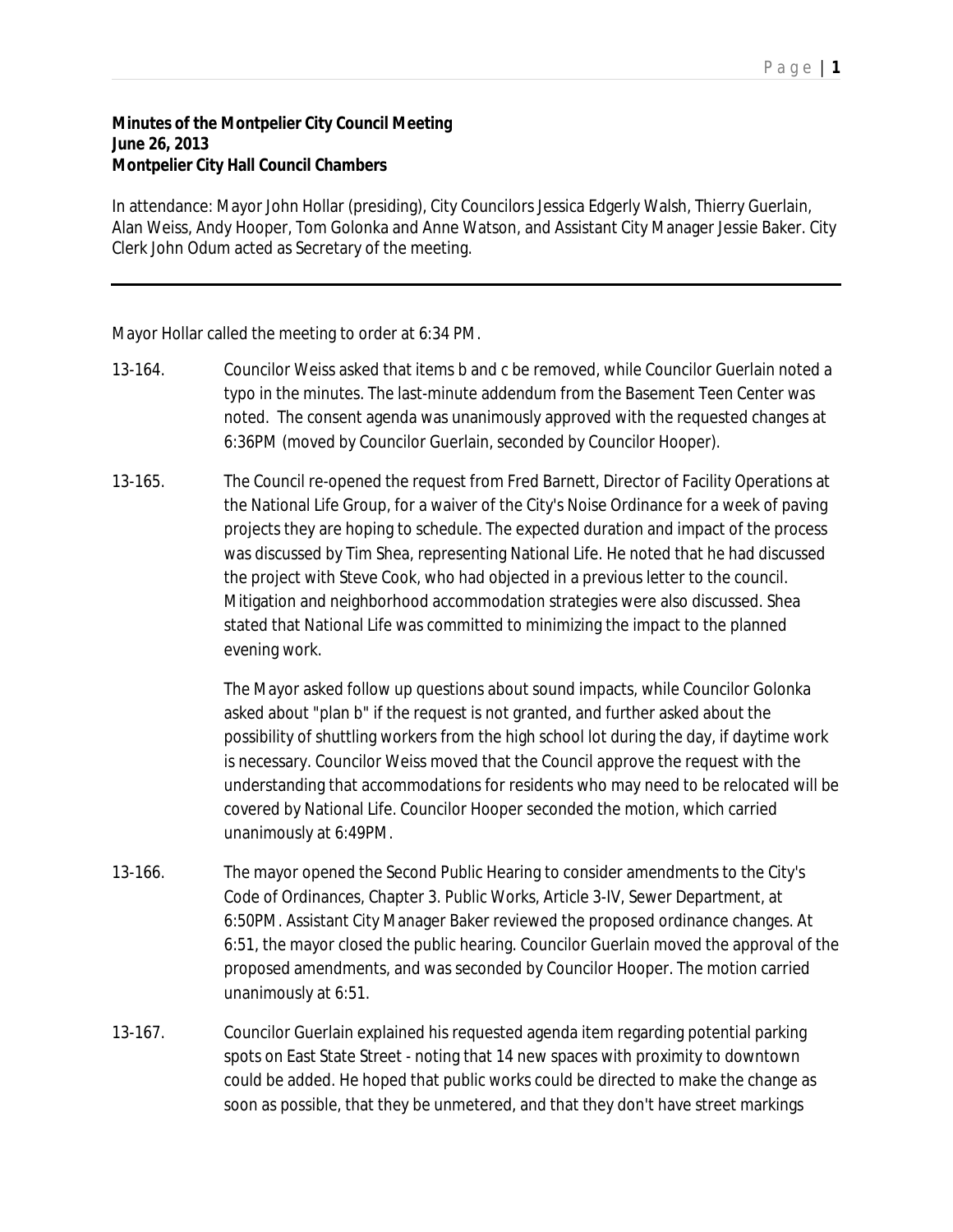designating specific spaces. He indicated he had discussed the proposal with DPW Director Todd Law (who provided feedback to the council via attachments to the agenda).

The Mayor opened the public hearing on the parking proposal at 6:55PM. The public hearing was closed a minute later when no one rose to offer testimony. The Mayor announced the second and final public hearing for next meeting.

- 13-168. The Clerk reviewed the modified proposal for changes to the city ordinances regarding licensing, and Mayor Hollar opened the first public hearing on the proposal at 6:57. The Mayor suggested the numerals be removed from the ordinance proposals, as their inclusion was anachronistic. The public hearing closed at 6:59.
- 13-169. Planning and Development Director Gwen Hallsmith provided an update on the City Council's "Energy Initiatives" Goal, starting by reviewing the status of the dam on the North Branch (as requested by the Council). Hallsmith discussed the potential of the dam to produce power. Councilor Edgerly Walsh felt that the potential was worth pursuing further. Hallsmith felt that Lori Barg could be approached to update the report from 2007 that Hallsmith was basing her information on. Councilors Guerlain and Hooper suggested other names as potential sources of opinions on the viability of a hydro project at the site.

Assistant City Manager Jessie Baker gave a brief update on the photovoltaic project, noting that the Energy Committee had done a tremendous amount of work in preparation for putting out an RFI. Councilor Watson also reported on the work of the committee.

13-170. The discussion moved to the update on City Council's Goal to "make significant progress on three major outstanding capital projects: District Heat, Transit Center and Montpelier Bike Path." The Mayor referenced the progress report, now posted on the website. Assistant Manager Baker gave an additional update on the district heat schedule/timeline, noting that the state had received permit approval and had attached firm dates to their schedule. Baker also noted that biomass heat would not be available until February, and that the city was working well with the state to be sure customers will be accommodated until then via oil heat. Baker reported the acquisition of a new customer (Capitol Plaza), and that another customer may soon be ready to sign on which would mean 20 buildings served.

> Councilor Watson had questions about the potential for maintenance problems created by a system that may need to be idle for an extended time before actively producing heat. Baker indicated it was being considered. Councilor Hooper asked for details about accommodating customers, given the later than originally planned date that the biomass heat will be available.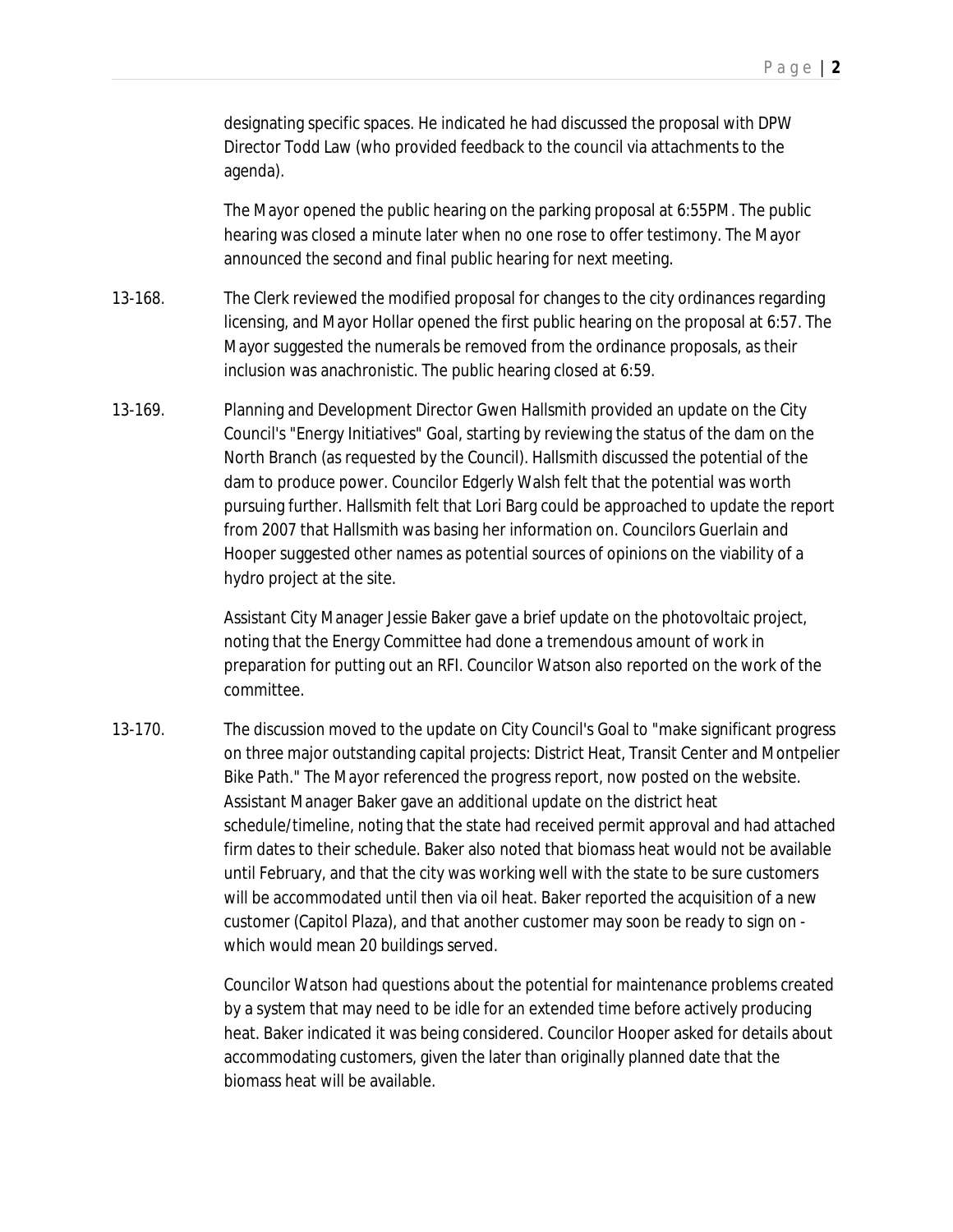Councilor Guerlain asked about the potential for customers paying "dual cost" for heating, given their preparation for district heat and the delay in availability for heat from the city. He was further concerned that additional costs could roll to city taxpayers because of the delay. Councilor Golonka and Mayor Hollar discussed the impact on capacity charges for customers, given the delay.

13-164. Councilor Weiss explained his concerns about the two, pulled consent agenda items. He felt, in regards to item b, that the city was not adequately protected in the project, and that the contractor may be given too broad of latitude on unforeseen costs. Councilor Watson expressed concerns about the engineering of the culverts, and how the contract relates to both state and federal expectations and funding. The Assistant City Manager responded, and noted that the agenda item was time sensitive.

> The Mayor asked that councilors in the future bring their concerns about consent agenda items to him in advance of meetings, so relevant staff can be made aware and be present.

> Councilor Golonka moved approval of item b of the consent agenda. Councilor Hooper seconded. The motion passed 5-1, with Councilor Watson voting 'nay,' at 7:33PM.

On consent agenda item c, Councilor Weiss asked about the relationship with Montpelier Alive in the project. The Assistant Manager indicated that their participation was part of the grant process, as Montpelier Alive had a relationship with the funder. Councilor Golonka expressed some trepidation about a potential repeat of the negative public feedback that accompanied the ADA compliant walk signals at intersections, and hoped that the project could be moved forward with care so as to avoid a similar reaction.

Councilor Weiss moved approval of item c. Councilor Hooper seconded. The motion carried unanimously at 7:37PM.

13-171. Councilor Guerlain lauded the removal of some utility poles recently. He also appreciated the capital project updates. He further hoped for an update on the removal of fire department pull boxes.

Councilor Weiss reported positively on the local meeting of the Campaign for Vermont.

13-174. The Assistant City Manager reported on the Berlin Pond petition application. She indicated the city's attorney had recommended adding a prohibition on shanties for ice fishing. Councilor Guerlain spoke in favor of adding the ice shanty prohibition.

Baker reviewed flooding concerns, given the heavy rains.

The Mayor asked about the suggestion by some in the town of Berlin that a portion of city-owned land (which could serve as access to Berlin Pond) may be the property of